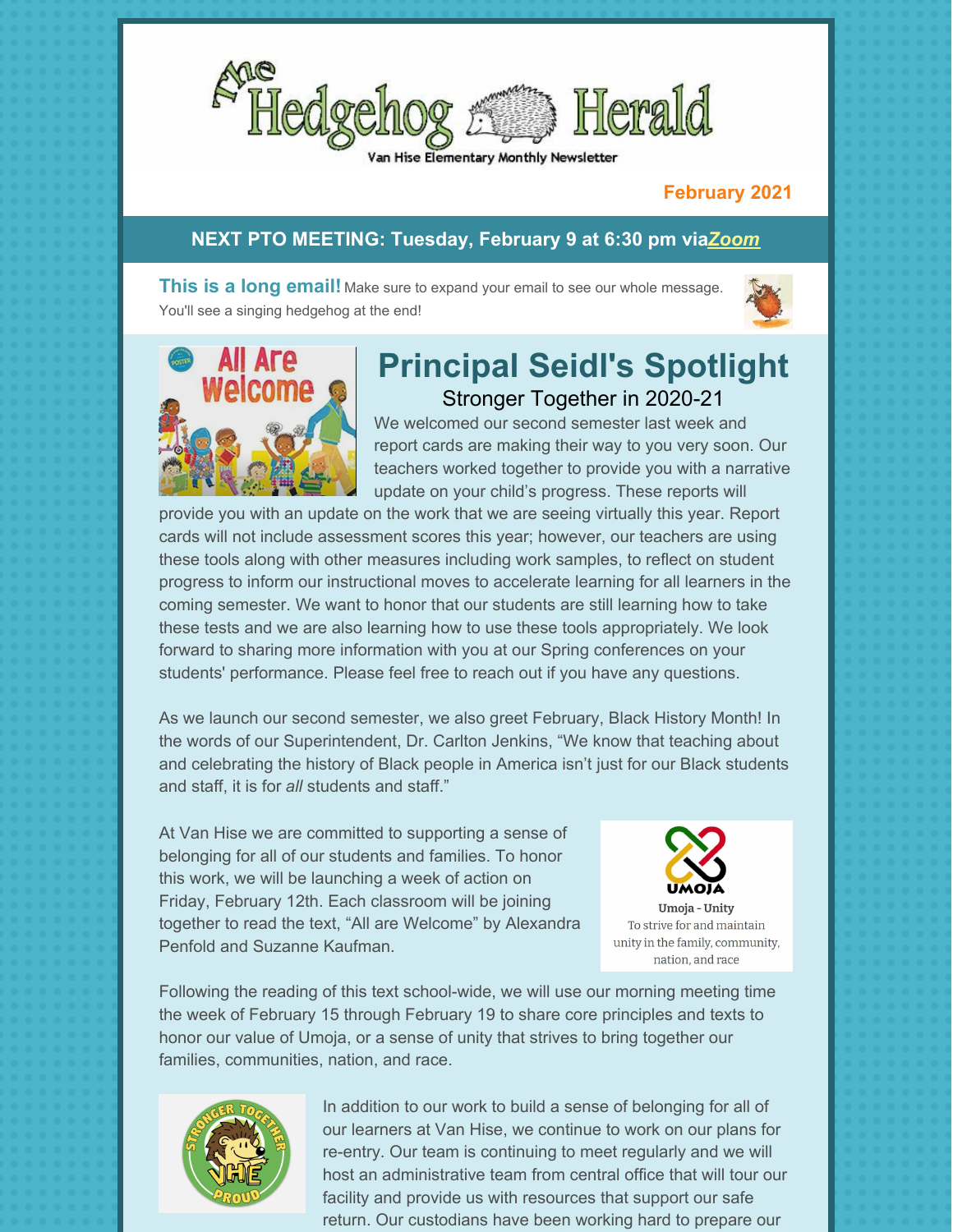classrooms and building for our return. We continue to monitor the incidence of COVID-19, and, when it is safe to return, we will be ready!

In closing, our parent empowerment groups both met in January and will continue to meet in February. Our group for families of black and brown students welcomed our new Superintendent, Dr. Carlton Jenkins, to our group last month. We discussed ways that we can support and lift the voice of our students in honor of Black History month. We will again welcome him to our parent empowerment groups along with Dr. McGregory - his Chief of Schools.

Kindly, **Mary** 

# Events at a Glance | FEBRUARY

# **ALL YEAR**

**Please reach out if your family needs assistance.**

**Rachael Nachtwey,** Social Worker **[rlnachtwey@madison.k12.wi.us](mailto:rlnachtwey@madison.k12.wi.us)**

# **FEBRUARY 11**

**PARENT EMPOWERMENT GROUP:** Families with children who experience learning challenges

> 6:30 - 7:30 pm Zoom link *[HERE](https://zoom.us/j/97186141188)*

# **FEBRUARY 9**

## **PTO MEETING via Zoom**

6:30 - 7:30 pm Zoom link *[HERE](https://us02web.zoom.us/j/86956046342?pwd=ZEc2L08vcG9QeWFDdHZLeTBwU0Nzdz09#success)*

# **FEBRUARY 17**

**GRADES 1-5 MATERIALS PICKUP**

11-1:00 pm & 4-6:00 pm VHE Parking Lot

# **FEBRUARY 17**

## **SCRATCH CLASS BEGINS**

Open to 4th & 5th graders See below for info!

# **FEBRUARY 18**

**PARENT EMPOWERMENT GROUP:** Families with black and/or brown children

> 6:30 - 7:30 pm Zoom link *[HERE](https://zoom.us/j/91012527454)*



**Share Those Smiling Faces! SUBMIT YOUR STUDENT'S PORTRAIT PHOTO FOR THE YEARBOOK**

**Photo Submission Deadline is March 25**

The pandemic has put a wrench in many of our school activities this year but it is no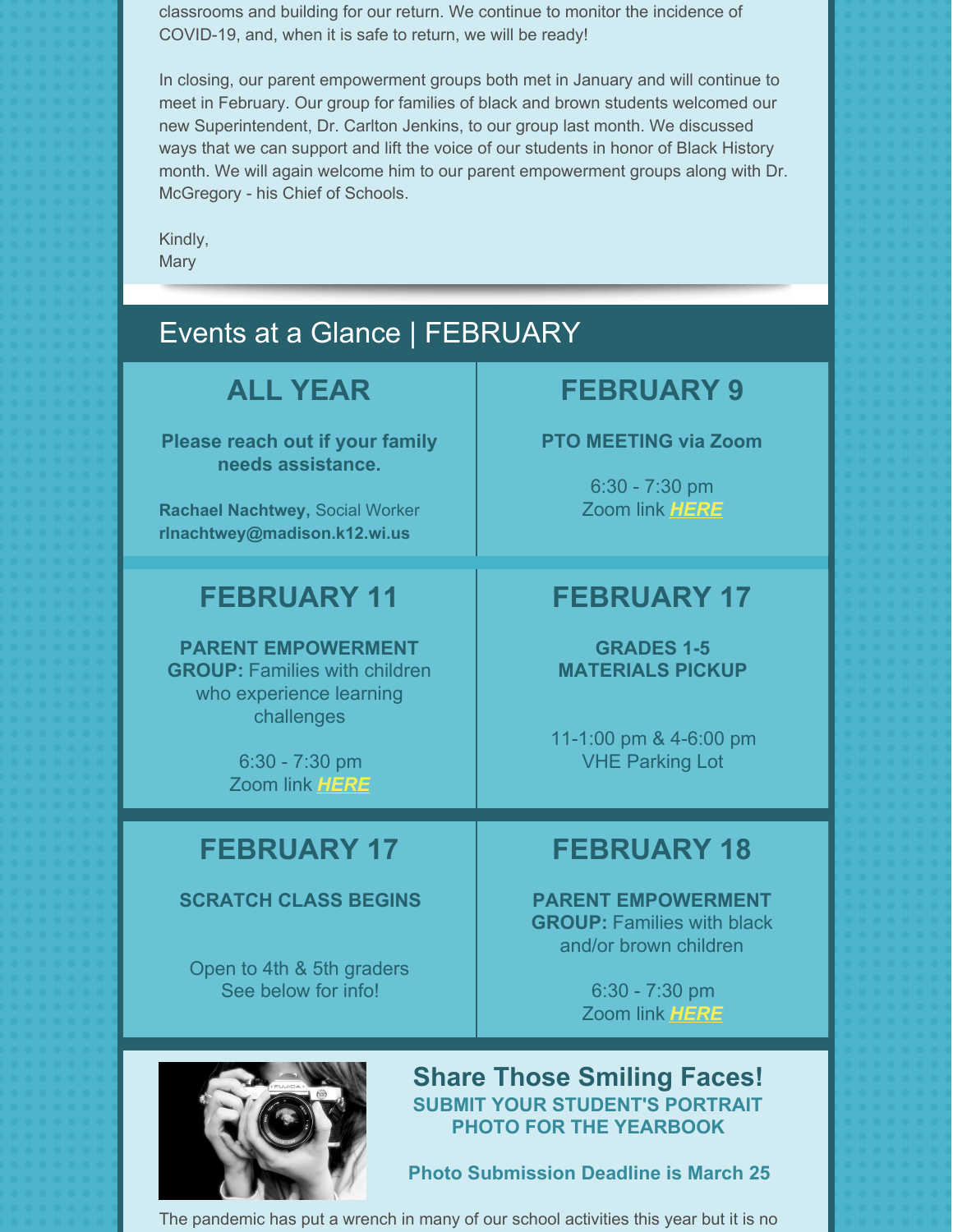match for our determined Yearbook Committee! The yearbook will go on, but only with YOUR help.

**Portrait Photos:** Without official school photos you will serve as the photographer. No fancy cameras necessary; your smartphone, tablet or digital camera will do the job.

Tips and FAQs for uploading portrait photos:

- Use even, natural lighting
- Take the photo against a solid background
- Fill the frame with the student's full head and shoulders
- Do NOT use props or filters
- Submit a high resolution color photo
- Save and submit as jpeg

Use the form *[HERE](http://www.hjeshare.com/eShare/?code=VHEphotos)* to upload a student portrait photo of each of your students and submit your student's name, grade and teacher. Select the left green button to submit.

## **See additional portrait submission guidelines** *[HERE](https://files.constantcontact.com/a35ed802501/b5678960-ea80-4101-b363-5f2cd5d6221a.pdf)***. Portrait photos must be submitted by March 25 to be included in the yearbook!**

### **CANDID PHOTOS:**

We'd love to fill the book with candid photos showing our Hedgies during virtual learning, virtual playdates and more! Candid photos can be [submitted](http://www.hjeshare.com/eShare/?code=VHEphotos) using the *same form*, using the green button on the right ("upload general photos").

### **ORDER YOUR YEARBOOK!**

Once you've uploaded your photo(s), place your yearbook order *[HERE](https://www.yearbookordercenter.com/index.cfm/job/11805)*.

*Deadline to order your yearbook is April 15!*

### **Need assistance paying for your yearbook?**

Contact School Social Worker *Rachael [Nachtwe](mailto:rlnachtwey@madison.k12.wi.us)***y** if you need assistance paying for the yearbook.

**[Upload](http://www.hjeshare.com/eShare/?code=VHEphotos) Photos Communist Communist Communist Communist Communist Communist Communist Communist Communist Communist Communist Communist Communist Communist Communist Communist Communist Communist Communist Communist Commu** 

**Guidelines**

**Order [Yearbook](https://www.yearbookordercenter.com/?event=general.displayLanding&jobnumber=11805)**

# scrはtch

## Scratch Programming: Creating & Sharing Interactive Media

Create your own animations, games, stories, and interactive art using Scratch, a highly visual programming language developed for beginning programmers. Scratch helps young programmers learn how to think creatively, work collaboratively, and reason systematically. Returning students welcome!

### **Open to 4th & 5th Graders only.**

\*Taught by UW Computer Science students, supervised by Mrs. Drenk. Scholarships available!

> Contact *[afterschoolclasses@vanhisepto.org](mailto:afterschoolclasses@vanhisepto.org)* for information. \$37 Class Fee *<http://paypal.me/vanhisepto>* (indicate "Scratch" in the note)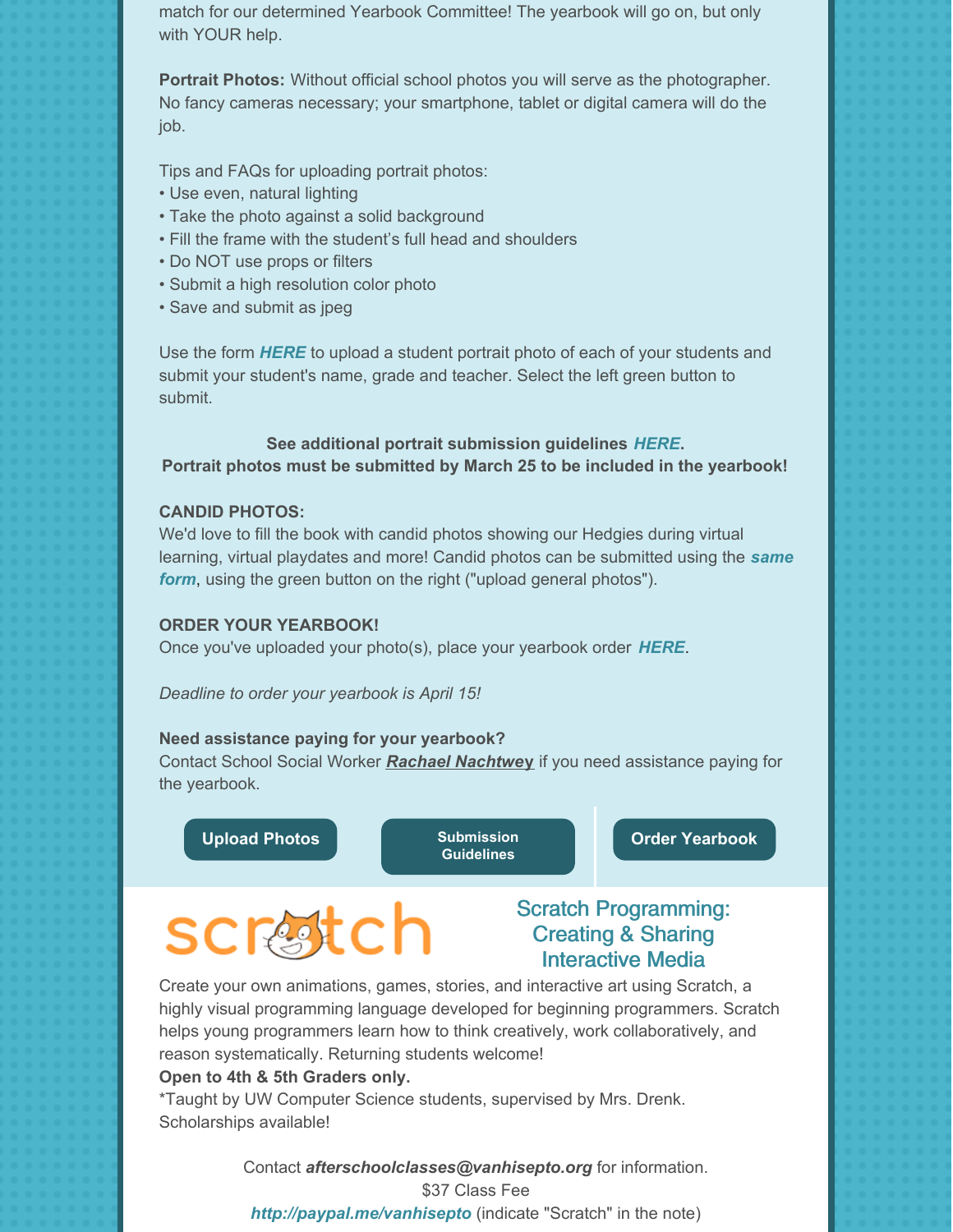## Wednesdays, 3:30-4:15 PM Feb 17, 24; Mar 3, 10, 17, 24 (no class 31); Apr 7, 14, 21, 28 (No class Mar 31!)

## **[Register](https://docs.google.com/forms/d/e/1FAIpQLSfwBDaqpVrUDFgQanFy5ix5iptbLbUPJhXQ6dW7oEE0V0yn3g/viewform?gxids=7628) for Scratch**



# **Outdoor Classroom & Gardens**

The Outdoor Classroom and Gardens are in need of a new coordinator/s. If you are interested please contact **garden@vanhisepto.org**. The current garden coordinator, Trina Muich's VHE student will be graduating this year and moving on to Hamilton Middle School. She would like to work with the new garden coordinator during this upcoming spring and summer seasons to pass on all the needed information.

All that is required is a willing spirit and a tiny bit of gardening experience. The duties of the garden coordinator are as follows: work with Mrs. Seidl regarding

larger projects, work with teachers and Oakhill Correctional Facility's Kids Garden Network to order and pick-up plants in the spring, organize planting schedule with teachers and students. oversee care of the plants in the spring, organize summer gardening sign-up genius and communicate with family volunteers, work with the PTO on the purchase of any plants, seeds, supplies needed, create or source curriculum or ideas for the gardens.

# **Report Card Information**

Report cards can be viewed by parents in the Infinite Campus Parent Portal starting **Monday morning, February 8th**. All parents with guardian rights have access to an *electronic* copy of their child's report card in the Parent Portal. *Paper* report cards will be sent out to parents that requested one on the online enrollment form. *Paper* Report cards will be sent out the week of Feb 8.

Need assistance with accessing the Parent Portal in Infinite Campus? *<https://kb.infinitecampus.com/help/campus-parent-portal>*

For any additional questions, please reach out to Amy Raymond, administrative assistant at Van Hise: *[amraymond@madison.k12.wi.us](mailto:amraymond@madison.k12.wi.us)*



# **Materials Pick Up**

We have identified dates for our materials pick up for February and March. These dates are for **grades 1 through 5**, kindergarten has a separate

schedule. Obviously this may change for various grade levels depending on the status of our return, but please mark your calendars just in case. **Pickup is in the VHE parking lot off Segoe.**

## **GRADES 1-5 PICKUP DATES: February 17th**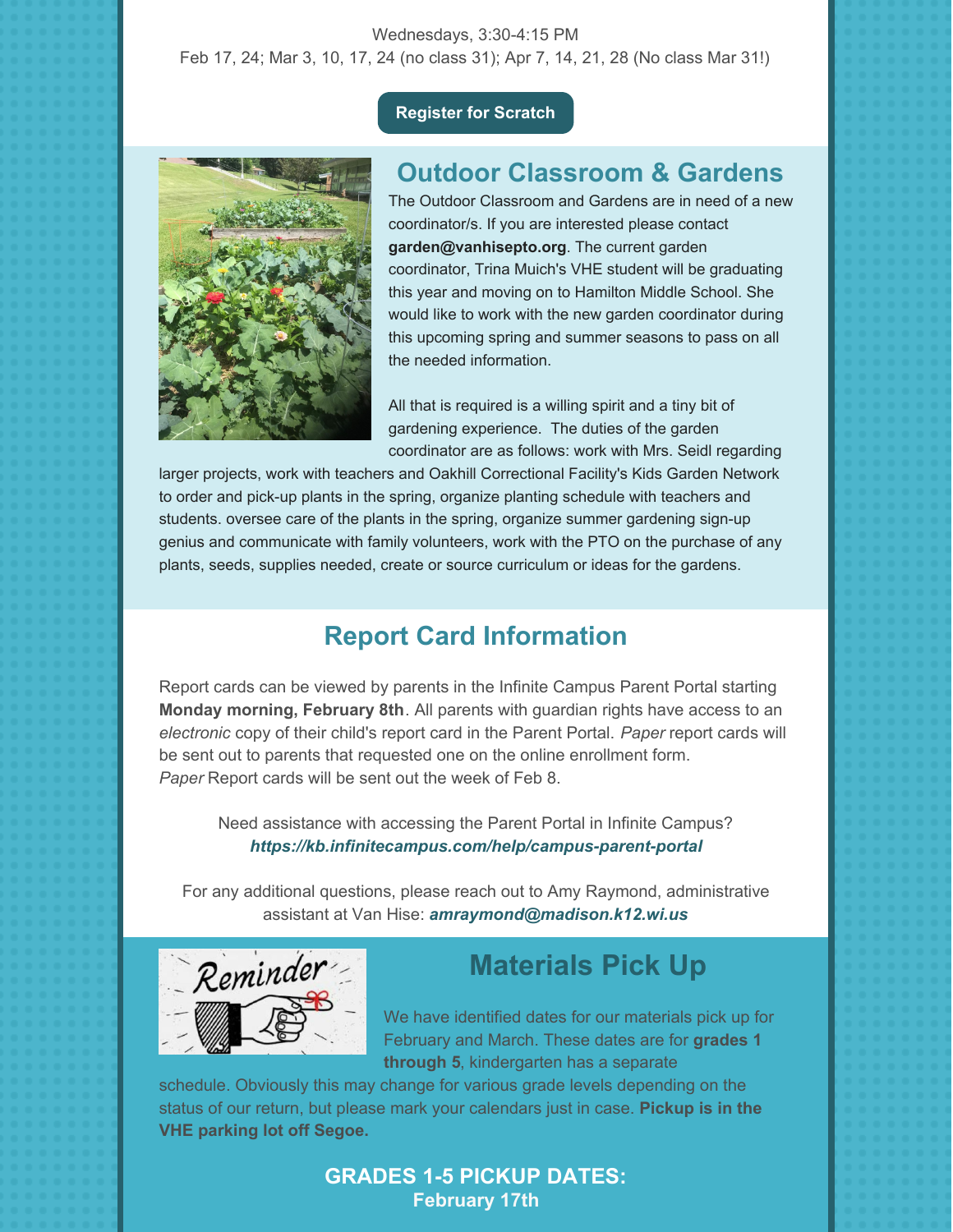## **March 17th**



# **Parent Empowerment Group Meetings**

**FAMILY CONNECTIONS:** Our group for families of struggling learners meets the second Thursday of the month. In February, we will meet on February 11th at 6:30 (Join Zoom [Meeting](https://zoom.us/j/97186141188))

**FAMILY EMPOWERMENT:** Our group for families of black and brown learners meets the third Thursday of the month. In February, we will meet on February 18th at 6:30 (Join Zoom [Meeting](https://zoom.us/j/91012527454))



# **ART @ VHE A Message from Mr. Lynch: "Hey Students and Families!"**



First of all, I would like to congratulate the artists of Van Hise for creating *such* amazing artworks this year. With the beginning of the new semester, I thought it was about time we celebrate this year's artistic success with some MODELING PROJECTS! And so, it is with great

excitement that I announce to you that VHE will be having its first-ever *Virtual Clay Unit* ! Please be sure to attend the next material pick-up date - **Wed. Feb, 17th**. There you will find either *Model-Magic air-dry clay* (K-1) or *Non-drying modeling clay* (2-5) in your bags.



**Please wait for project instructions from me before experimenting too far. Happy Sculpting!**

Artistically Yours, Mr. Lynch



# **"A is for Anti-Racism" Group Celebrates Local Artist Lilada Gee and Her Connection to VHE**

The "A is for Anti-racism" Little Library located at the Van Hise playground was just brought to a whole new level. The local artist Lilada Gee, who was chosen to paint the awesome

addition to the playground, received the Rev. Dr. Martin Luther King Humanitarian award by the city of Madison. Lilada, with help of her Hedgie alum son, was among several artists that turned boarded up storefronts in the downtown Madison area into beautifully poignant artwork that left no room for doubt, which is how we discovered her.

*<https://bravamagazine.com/shelia-stubbs-lilada-gee-2021-mlk/>*